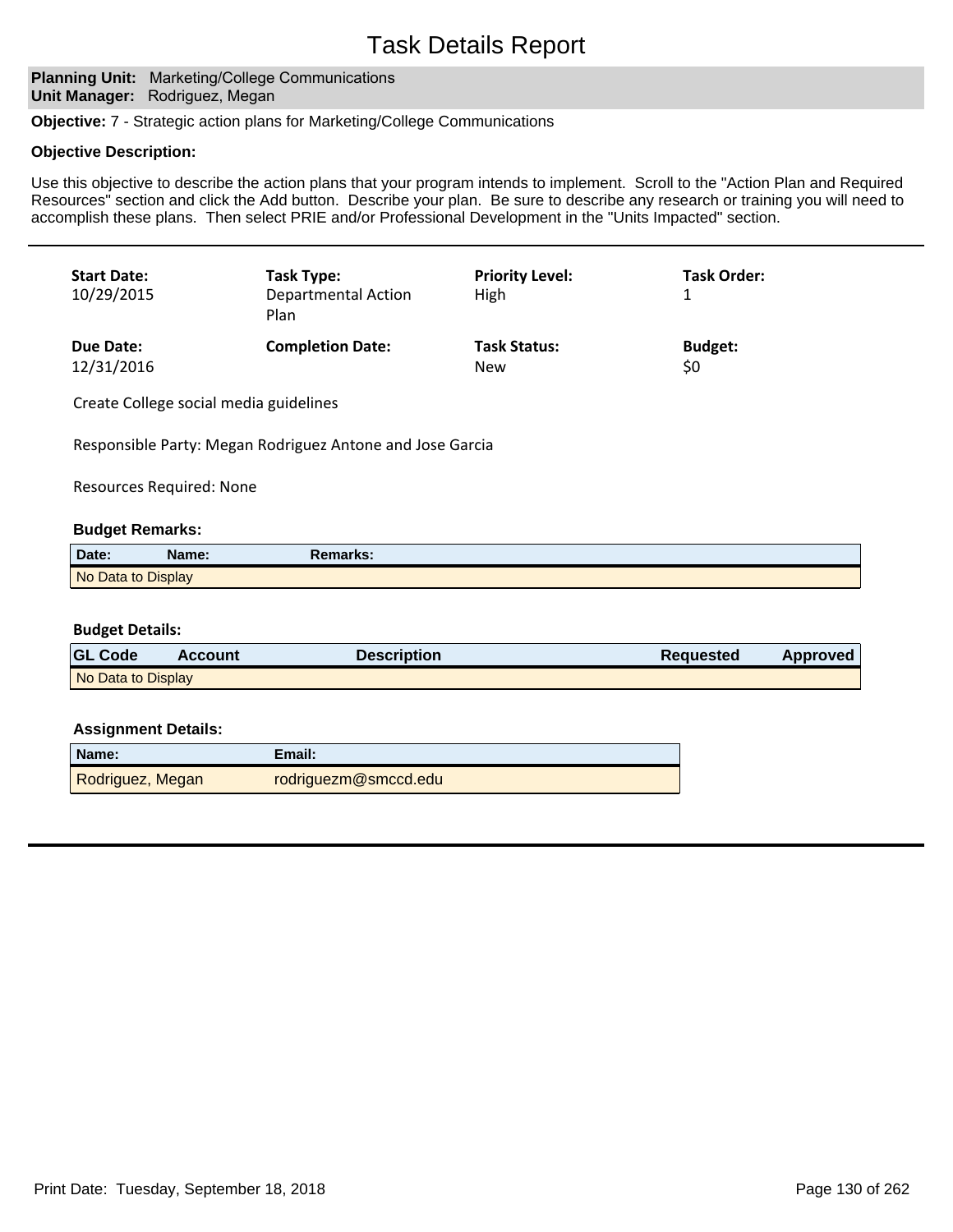| <b>Start Date:</b><br>3/1/2016 | Task Type:<br><b>Departmental Action</b><br>Plan | <b>Priority Level:</b><br>High | <b>Task Order:</b> |
|--------------------------------|--------------------------------------------------|--------------------------------|--------------------|
| Due Date:                      | <b>Completion Date:</b>                          | <b>Task Status:</b>            | <b>Budget:</b>     |
| 8/31/2016                      |                                                  | <b>New</b>                     | \$0                |

Update College Brand/Style Guide

Responsible Party: Megan Rodriguez Antone and Jose Garcia

Resources Required: None

### **Budget Remarks:**

| Date:              | Name: | Remarks: |  |
|--------------------|-------|----------|--|
| No Data to Display |       |          |  |

## **Budget Details:**

| <b>GL Code</b>     | <b>Account</b> | <b>Description</b> | Requested | Approved |
|--------------------|----------------|--------------------|-----------|----------|
| No Data to Display |                |                    |           |          |

| Name:              | Email: |
|--------------------|--------|
| No Data to Display |        |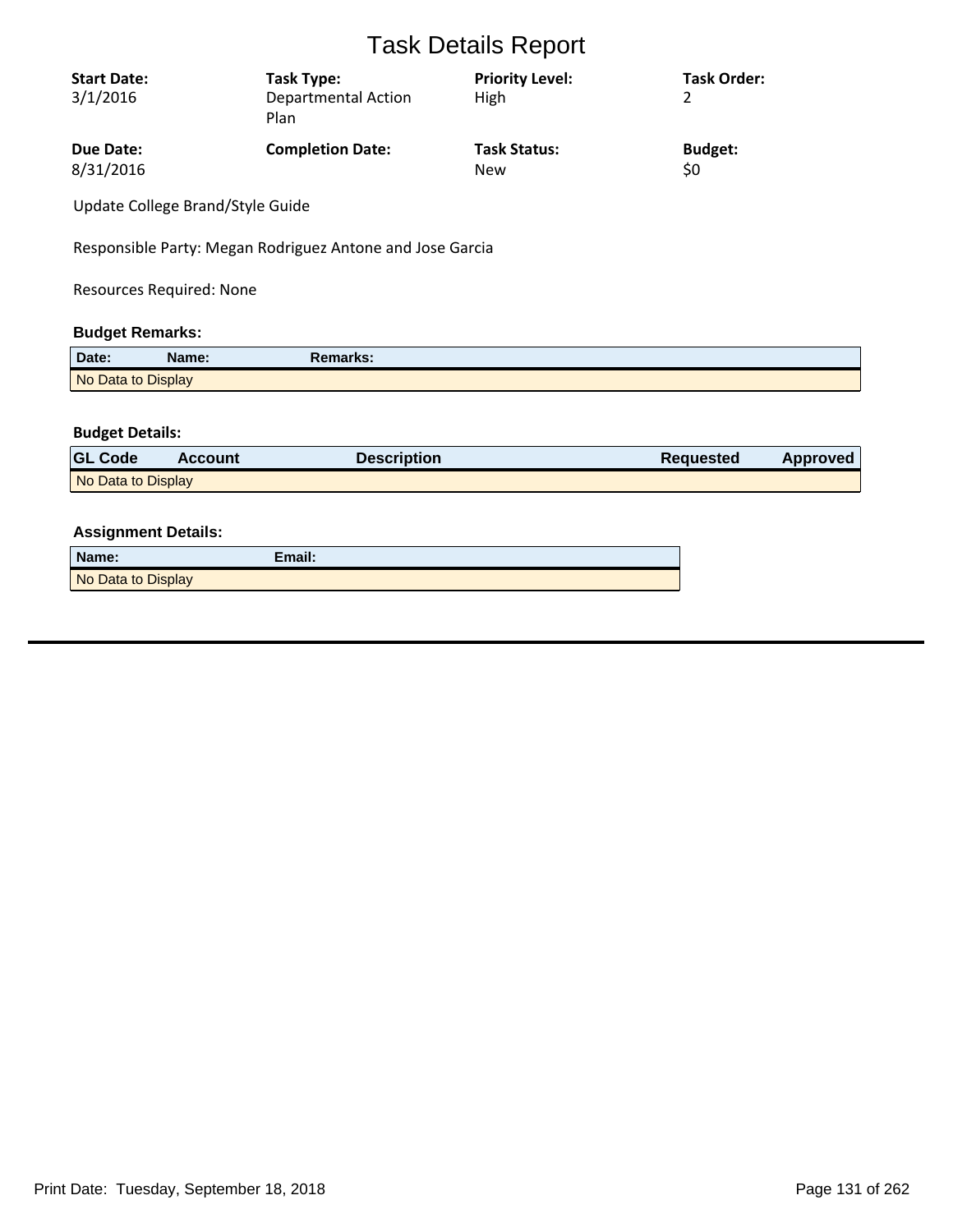| <b>Start Date:</b><br>3/1/2016 | Task Type:<br><b>Departmental Action</b><br>Plan | <b>Priority Level:</b><br>High | <b>Task Order:</b><br>3 |
|--------------------------------|--------------------------------------------------|--------------------------------|-------------------------|
| Due Date:                      | <b>Completion Date:</b>                          | <b>Task Status:</b>            | <b>Budget:</b>          |
| 4/30/2016                      |                                                  | New                            | \$0                     |

Develop College Marketing Plan & Timeline

Responsible Party: Megan Rodriguez Antone and Jose Garcia

Resources Required: None

### **Budget Remarks:**

| Date:              | Name: | Remarks: |  |
|--------------------|-------|----------|--|
| No Data to Display |       |          |  |

## **Budget Details:**

| <b>GL Code</b>     | <b>Account</b> | <b>Description</b> | Requested | Approved |
|--------------------|----------------|--------------------|-----------|----------|
| No Data to Display |                |                    |           |          |

| Name:              | Email: |
|--------------------|--------|
| No Data to Display |        |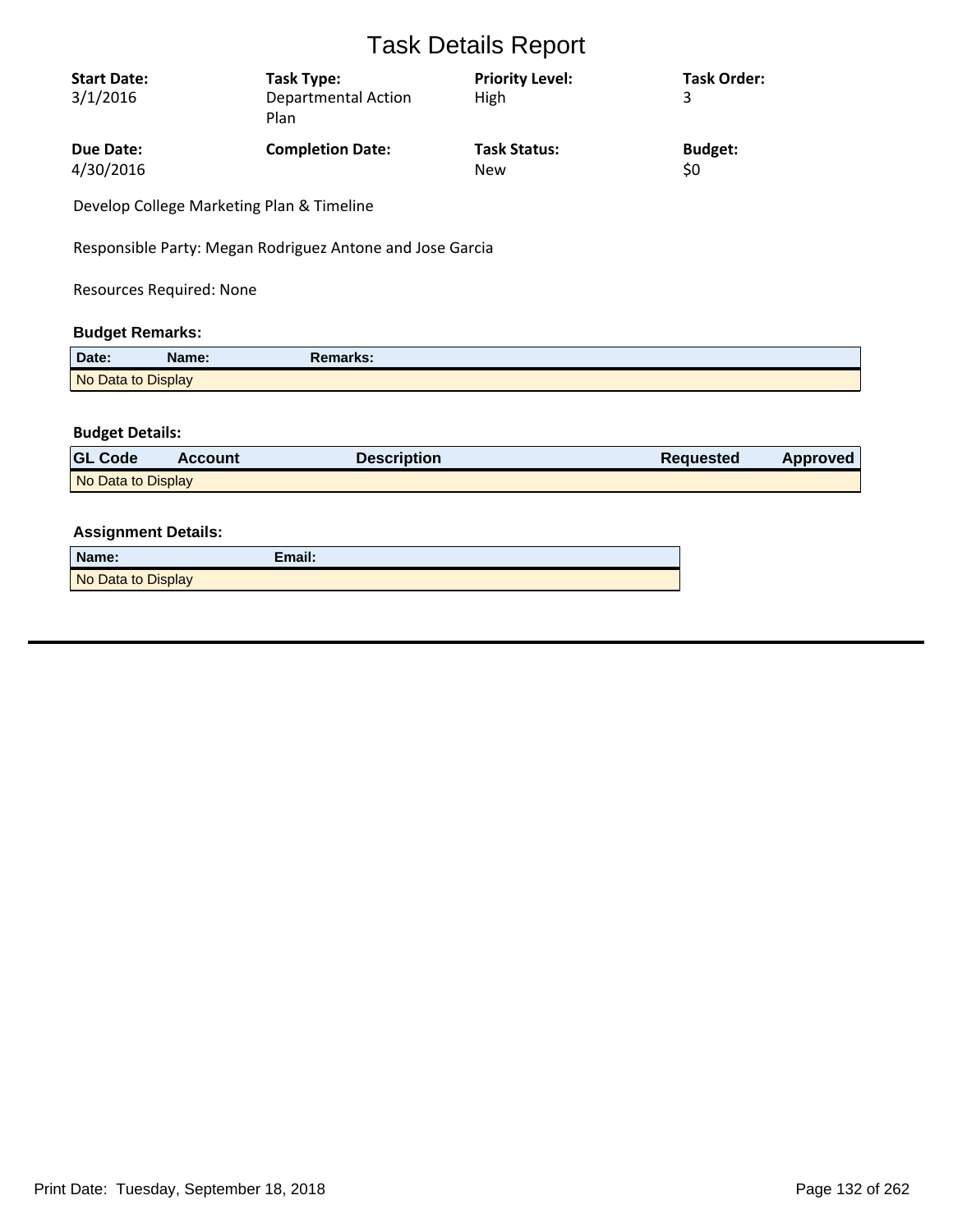| <b>Start Date:</b><br>3/1/2016 | Task Type:<br><b>Departmental Action</b><br>Plan | <b>Priority Level:</b><br>Medium | <b>Task Order:</b><br>4 |
|--------------------------------|--------------------------------------------------|----------------------------------|-------------------------|
| Due Date:                      | <b>Completion Date:</b>                          | <b>Task Status:</b>              | <b>Budget:</b>          |
| 3/31/2017                      |                                                  | <b>New</b>                       | \$0                     |

Increase our social media following to 10 percent in 12 months.

Responsible Party: Megan Rodriguez Anton, Jose Garcia and Mayra Arellano

Resources Required: None

## **Budget Remarks:**

| Date:              | Name: | Remarks: |
|--------------------|-------|----------|
| No Data to Display |       |          |

### **Budget Details:**

| <b>GL Code</b>     | Account | Description | <b>Requested</b> | Approved |
|--------------------|---------|-------------|------------------|----------|
| No Data to Display |         |             |                  |          |

| Name:              | Email: |
|--------------------|--------|
| No Data to Display |        |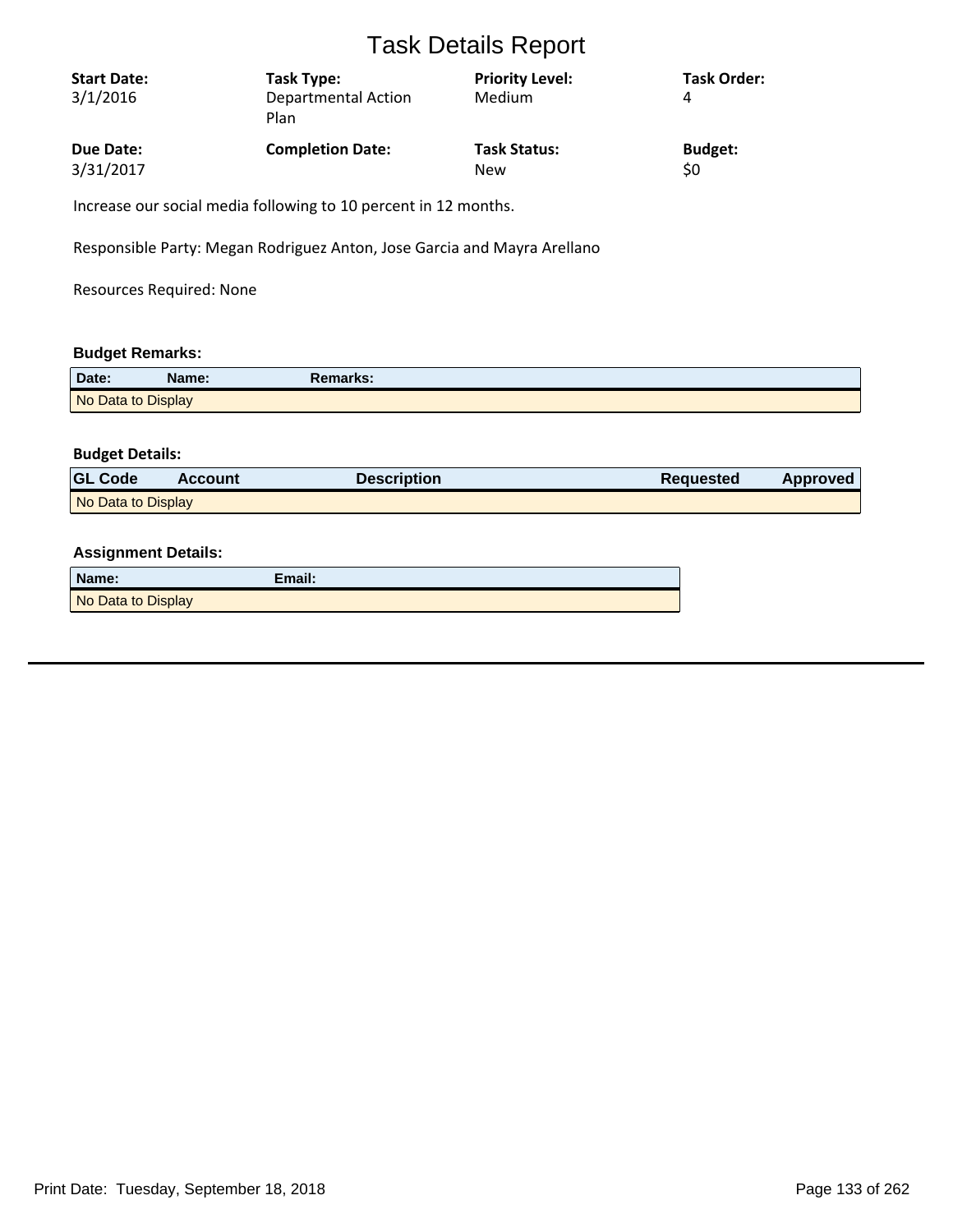| <b>Start Date:</b><br>3/1/2016 | Task Type:<br><b>Departmental Action</b><br>Plan | <b>Priority Level:</b><br>Medium                       | <b>Task Order:</b>    |
|--------------------------------|--------------------------------------------------|--------------------------------------------------------|-----------------------|
| Due Date:<br>12/31/2017        | <b>Completion Date:</b>                          | <b>Task Status:</b><br>Ongoing Implementation<br>(75%) | <b>Budget:</b><br>\$0 |

Update general College marketing material; translate in Español to target our growing Hispanic population; Revise Web Español sections

Responsible Party: Megan Rodriguez Antone, Jose Garcia and Mayra Arellano

Resources Required: None

#### **Budget Remarks:**

| Date:              | Name: | Remarks: |  |
|--------------------|-------|----------|--|
| No Data to Display |       |          |  |

#### **Budget Details:**

| <b>GL Code</b>     | <b>Account</b> | <b>Description</b> | <b>Requested</b> | <b>Approved</b> |
|--------------------|----------------|--------------------|------------------|-----------------|
| No Data to Display |                |                    |                  |                 |

| Name:              | Email: |
|--------------------|--------|
| No Data to Display |        |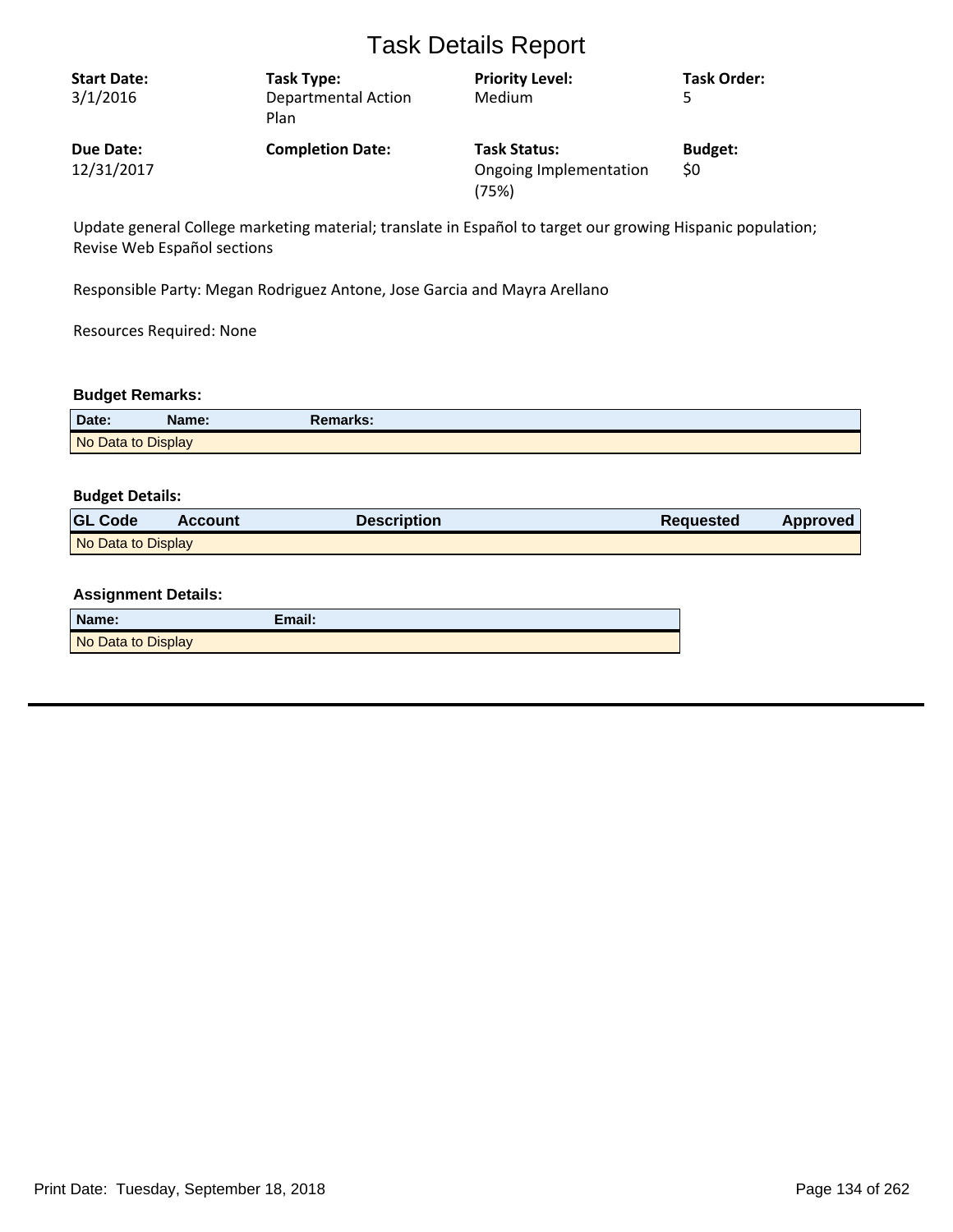| <b>Start Date:</b> | Task Type:                         | <b>Priority Level:</b> | <b>Task Order:</b> |
|--------------------|------------------------------------|------------------------|--------------------|
| 3/1/2016           | <b>Departmental Action</b><br>Plan | Medium                 | b                  |
| <b>Due Date:</b>   | <b>Completion Date:</b>            | <b>Task Status:</b>    | <b>Budget:</b>     |
| 8/31/2016          |                                    | <b>New</b>             | \$0                |

Create Outreach High School Engagement Plan; include timeline of events and community service projects.

Responsible Party: Mayra Arellano and Megan Rodriguez Antone

Resources Required: None

## **Budget Remarks:**

| Date:              | Name: | Remarks: |
|--------------------|-------|----------|
| No Data to Display |       |          |

#### **Budget Details:**

| <b>GL Code</b>     | Account | Description | <b>Requested</b> | Approved |
|--------------------|---------|-------------|------------------|----------|
| No Data to Display |         |             |                  |          |

| Name:              | Email: |
|--------------------|--------|
| No Data to Display |        |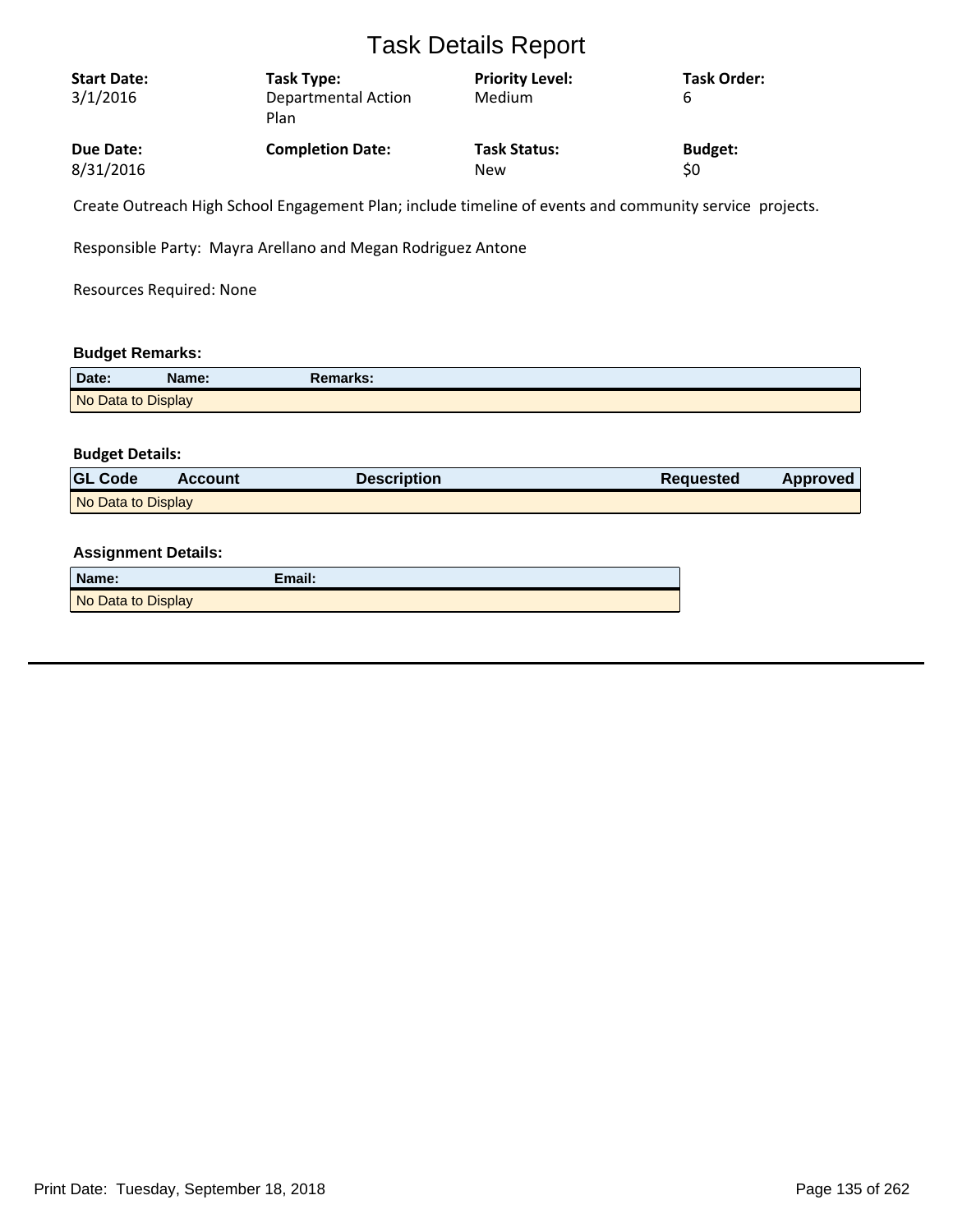| <b>Start Date:</b><br>3/1/2016 | Task Type:<br><b>Departmental Action</b><br>Plan | <b>Priority Level:</b><br>Low                          | <b>Task Order:</b>    |
|--------------------------------|--------------------------------------------------|--------------------------------------------------------|-----------------------|
| Due Date:<br>12/31/2017        | <b>Completion Date:</b>                          | <b>Task Status:</b><br>Ongoing Implementation<br>(75%) | <b>Budget:</b><br>\$0 |

Further showcase student success through the #iCAN Become campaign.

Responsible Party: Megan Rodriguez Antone, Jose Garcia and Mayra Arellano

Resources Required: None

## **Budget Remarks:**

| Date:              | Name: | <b>Remarks:</b> |
|--------------------|-------|-----------------|
| No Data to Display |       |                 |

## **Budget Details:**

| <b>GL Code</b>     | <b>Account</b> | <b>Description</b> | <b>Requested</b> | <b>Approved</b> |
|--------------------|----------------|--------------------|------------------|-----------------|
| No Data to Display |                |                    |                  |                 |

| Name:              | Email: |
|--------------------|--------|
| No Data to Display |        |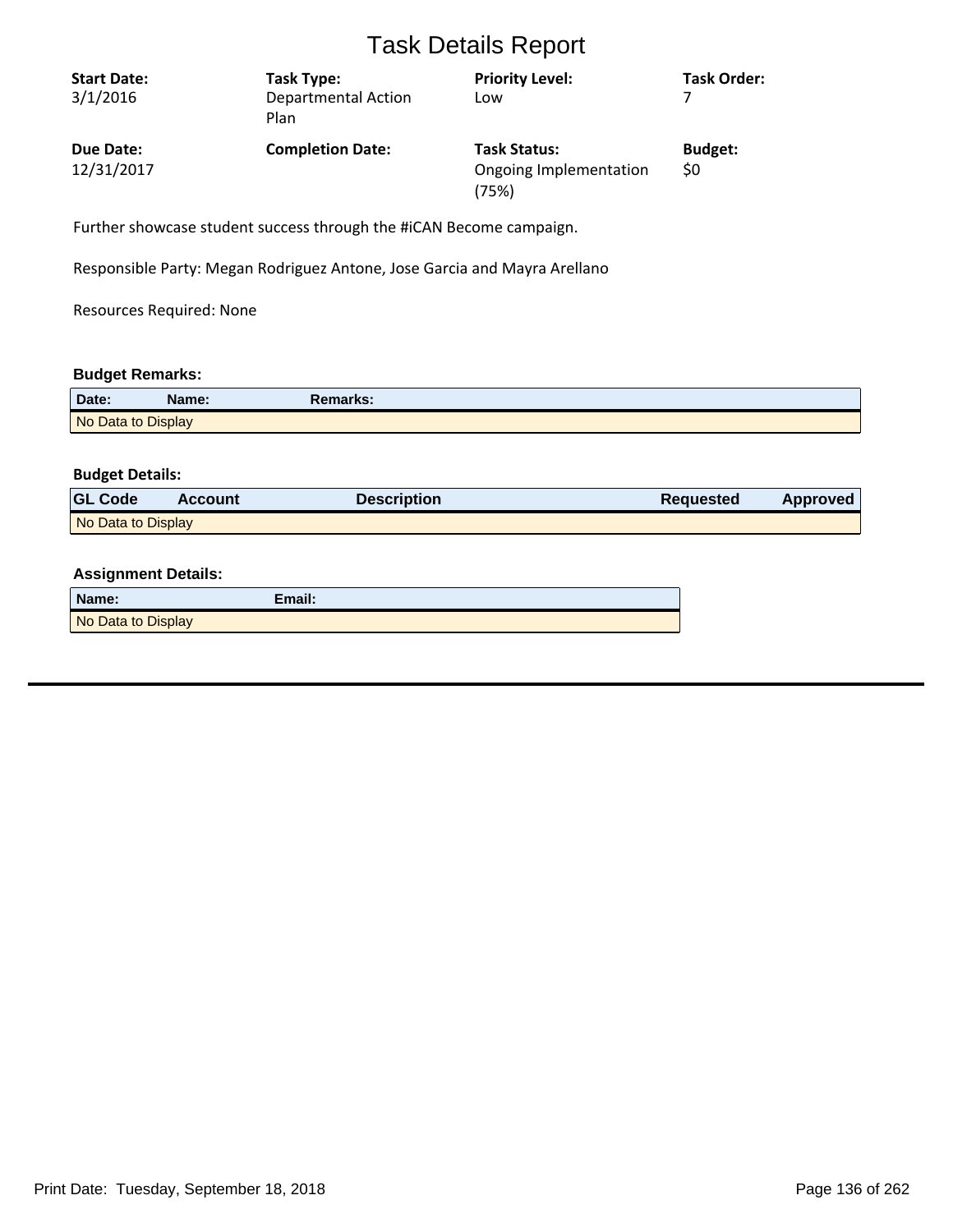| <b>Start Date:</b> | Task Type:                         | <b>Priority Level:</b> | <b>Task Order:</b> |
|--------------------|------------------------------------|------------------------|--------------------|
| 3/1/2016           | <b>Departmental Action</b><br>Plan | Low                    |                    |
| Due Date:          | <b>Completion Date:</b>            | <b>Task Status:</b>    | <b>Budget:</b>     |
| 12/31/2017         |                                    | <b>New</b>             | \$0                |

Plan for Cañada College's 50th anniversary; printed program mailer, webpage, logo, community awareness campaign

Responsible Party: Megan Rodriguez Antone, Jose Garcia and Mayra Arellano

Resources Required: None

#### **Budget Remarks:**

| Date:              | Name: | Remarks: |
|--------------------|-------|----------|
| No Data to Display |       |          |

#### **Budget Details:**

| <b>GL Code</b>     | <b>Account</b> | <b>Description</b> | <b>Requested</b> | <b>Approved</b> |
|--------------------|----------------|--------------------|------------------|-----------------|
| No Data to Display |                |                    |                  |                 |

| Name:              | Email: |
|--------------------|--------|
| No Data to Display |        |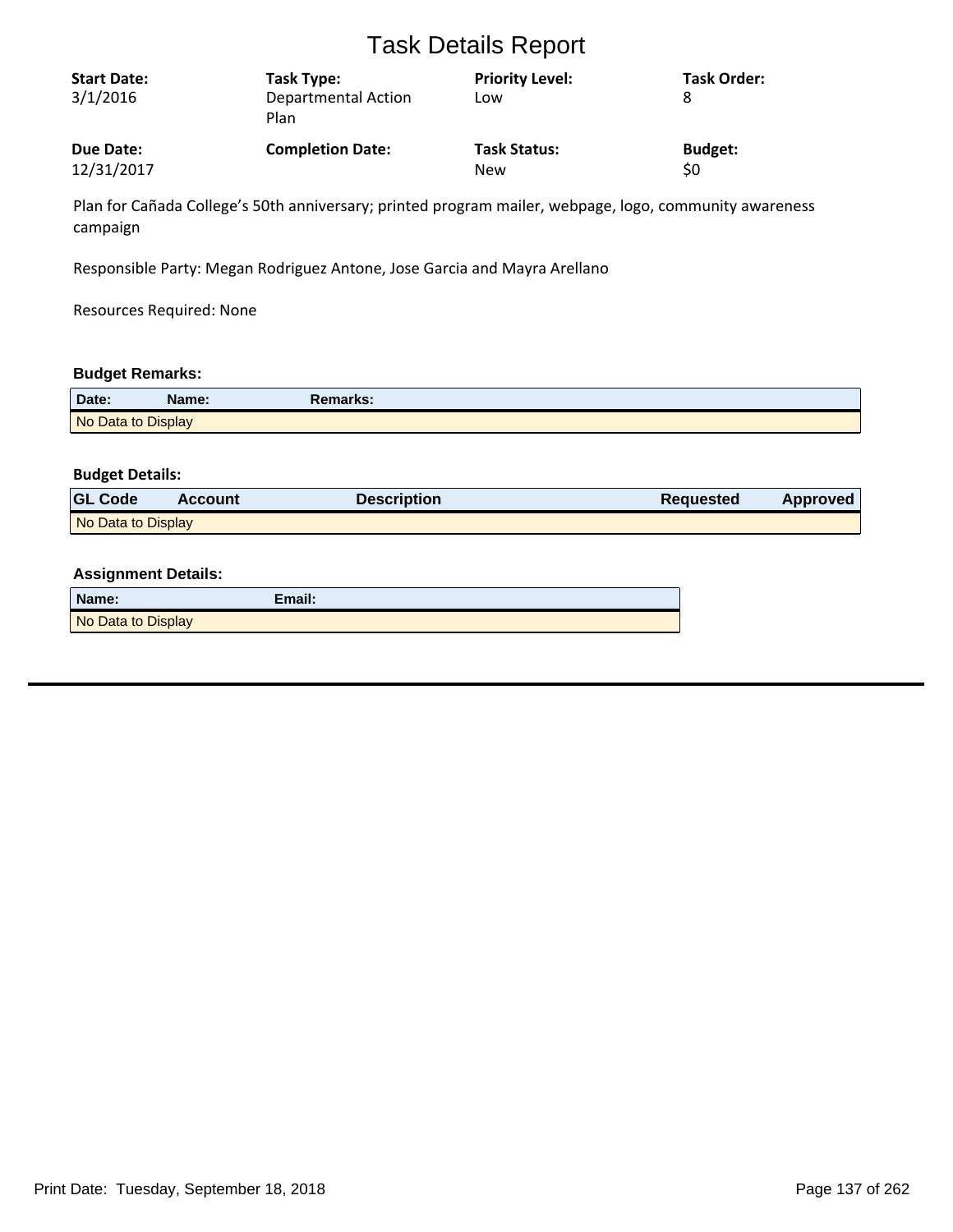| <b>Start Date:</b> | Task Type:                         | <b>Priority Level:</b> | Task Order:    |
|--------------------|------------------------------------|------------------------|----------------|
| 3/1/2016           | <b>Departmental Action</b><br>Plan | High                   | q              |
| <b>Due Date:</b>   | <b>Completion Date:</b>            | <b>Task Status:</b>    | <b>Budget:</b> |
| 6/30/2018          |                                    | <b>New</b>             | \$0            |
| $\sim$ $\sim$      |                                    |                        |                |

Create responsive/mobile friendly website

Responsible Party: Megan Rodriguez Antone and Jose Garcia

Resources Required: Additional staff and District staff resources

### **Budget Remarks:**

| Date:              | Name: | Remarks: |  |
|--------------------|-------|----------|--|
| No Data to Display |       |          |  |

## **Budget Details:**

| <b>GL Code</b>     | <b>Account</b> | Description | <b>Requested</b> | Approved |
|--------------------|----------------|-------------|------------------|----------|
| No Data to Display |                |             |                  |          |

## **Assignment Details:**

| Name:              | Email: |
|--------------------|--------|
| No Data to Display |        |

| <b>Start Date:</b><br>3/17/2017 | Task Type:<br><b>Resource Request</b> | <b>Priority Level:</b><br>High    | <b>Task Order:</b><br>10   |  |
|---------------------------------|---------------------------------------|-----------------------------------|----------------------------|--|
| Due Date:<br>5/31/2017          | <b>Completion Date:</b>               | <b>Task Status:</b><br><b>New</b> | <b>Budget:</b><br>\$35,299 |  |
| Increase efficiency             |                                       |                                   |                            |  |

### **Budget Remarks:**

| Date:              | Name: | Remarks: |
|--------------------|-------|----------|
| No Data to Display |       |          |